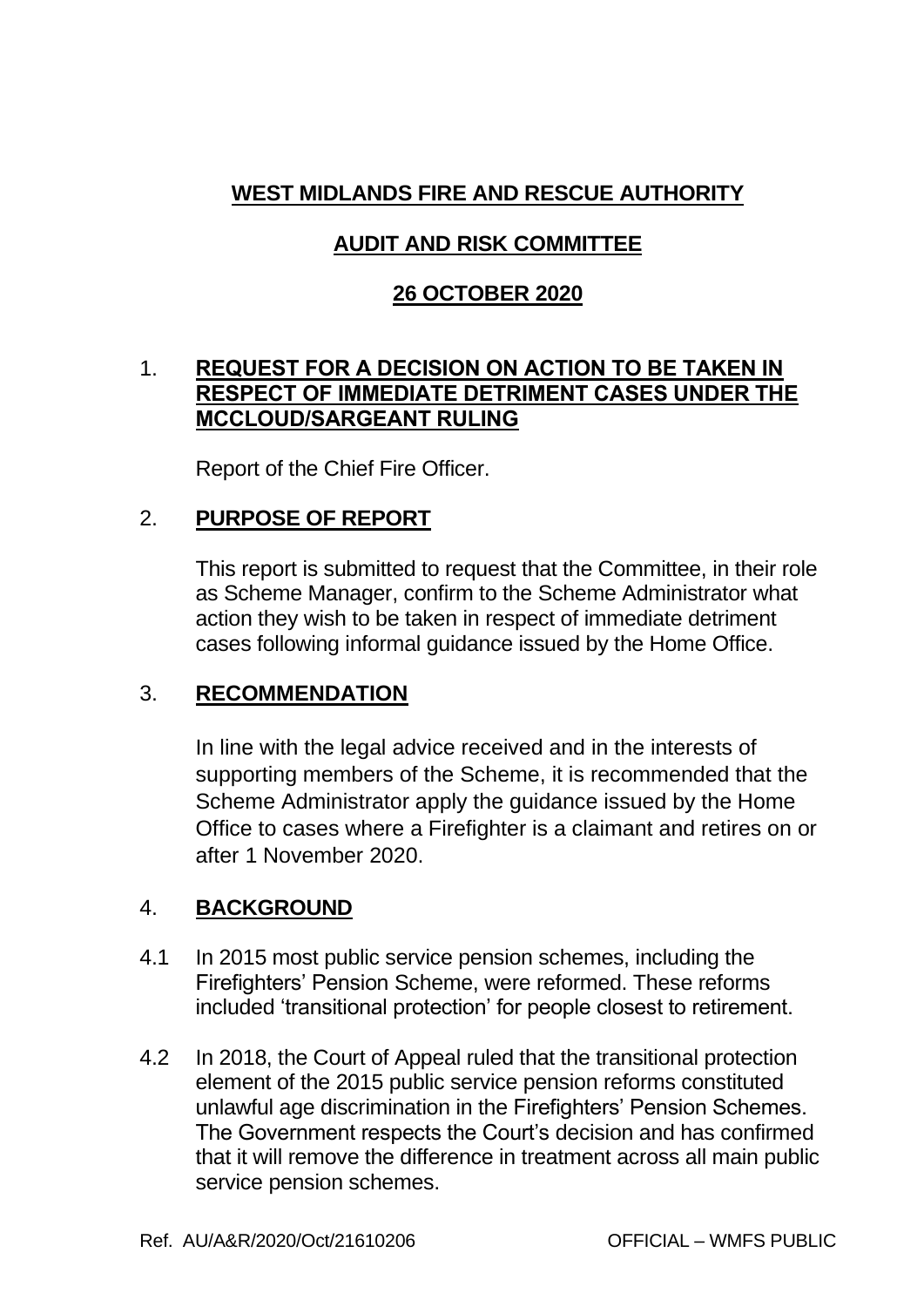4.3 The Government is currently consulting on proposals to remove this discrimination. Detail on the current proposals can be accessed here: [https://www.gov.uk/government/consultations/public-service](https://www.gov.uk/government/consultations/public-service-pension-schemesconsultation-changes-to-the-transitional-arrangements-to-the-2015-schemes)[pension-schemesconsultation-changes-to-the-transitional](https://www.gov.uk/government/consultations/public-service-pension-schemesconsultation-changes-to-the-transitional-arrangements-to-the-2015-schemes)[arrangements-to-the-2015-schemes.](https://www.gov.uk/government/consultations/public-service-pension-schemesconsultation-changes-to-the-transitional-arrangements-to-the-2015-schemes)

The changes proposed in the consultation to remove the discrimination will apply across all the main public service pension schemes and provide members with a choice of which scheme they would like to be in for the remedy period. The remedy period is defined as between 1 April 2015 and 31 March 2022 in the consultation paper.

The remedy only applies to members who were in service on or before 31 March 2012 and on or after 1 April 2015, including those with a qualifying break in service of less than 5 years.

- 4.4 The Consultation ended on 11 October 2020, but it is likely that the required changes to regulations will not be in place before 1 April 2022. In advance of reaching this date, the Fire Brigades' Union requested that the Home Office issue guidance to employers on dealing with "immediate detriment" cases.
- 4.5 The requested guidance was issued on 21August 2020 and is attached at Appendix 1.
- 4.6 Discussions have taken place at a national level between Scheme administrators and the LGA Firefighters' Pension team. These discussions have highlighted some concerns regarding the use of the attached guidance primarily around whether it should be applied to all Scheme members or only those who lodged a claim with the Employment Tribunal and who therefore have the benefit of the Court ruling in this case.
- 4.7 In FPS Bulletin 37 September 2020 the LGA included the following statement:

#### **Home Office immediate detriment note update:**

We commented in FPS Bulletin 36 – August 2020 on the immediate detriment note issued by the Home Office. We understand that the department will not be able to provide a response to the queries we have raised until October.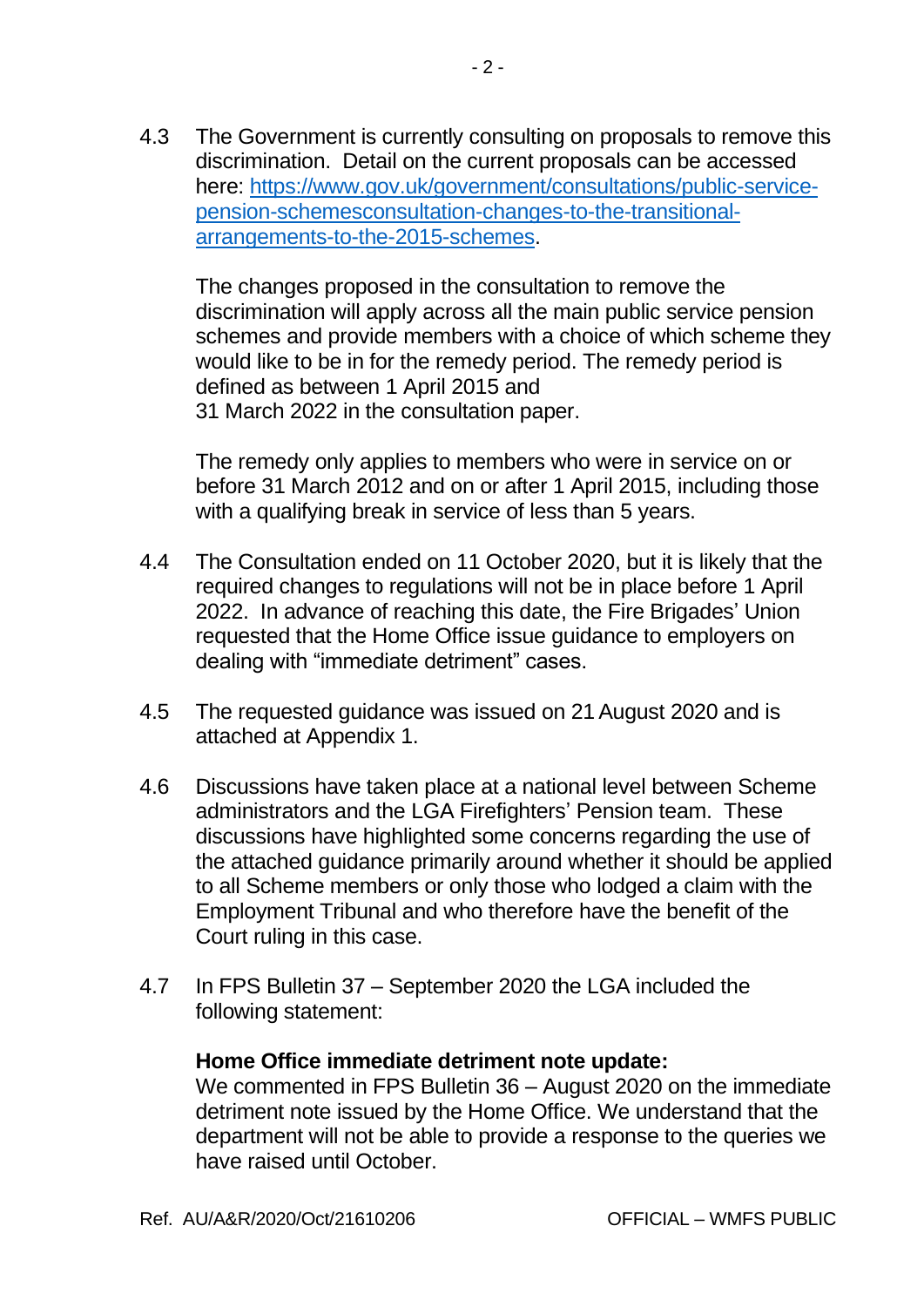However, in the meantime, we appreciate that FRAs are being encouraged to progress cases under the terms of the note. We are working on providing further clarity to FRAs in three areas:

#### 4.7.1 Legal status of the note

We are seeking legal advice on behalf of FRAs including application to claimants and non-claimants, any consequences arising from incorrect payment of benefits, and any resulting unintended discriminatory treatment. We understand that the Home Office and HMT are relying on Section 61 of the Equality Act to provide legal underpinning to the note for non-claimants. That power is currently being contested in the FRA's appeal under Schedule 22 of the same Act in which they argue that they were required by law to follow the pension regulations and so had no choice but to implement the transitional protections for older Firefighters.

#### 4.7.2 A general information note on the key issues

We have drafted a note to provide additional information to FRAs on the key considerations of implementing the Home Office informal guidance. This includes the legal considerations detailed above, the position of employer contributions which we believe the Home Office to be discussing with HMT, technical queries raised, and areas where we believe a policy steer would be helpful to enable more accurate payments to be made.

- 4.7.3 Support for practitioners, to include:
	- Supporting FRAs to evidence robust decision making on whether a case can proceed under the current guidance, and if not, why not;
	- Working with the Fire Communications Working Group to provide a consistent template on how a member may be provided with a choice and what this should include, using documentation provided to support choice in 2006 as a guide;
	- Working with administrators to provide example calculations to assist with bringing benefits into payment where the guidance is not explicit.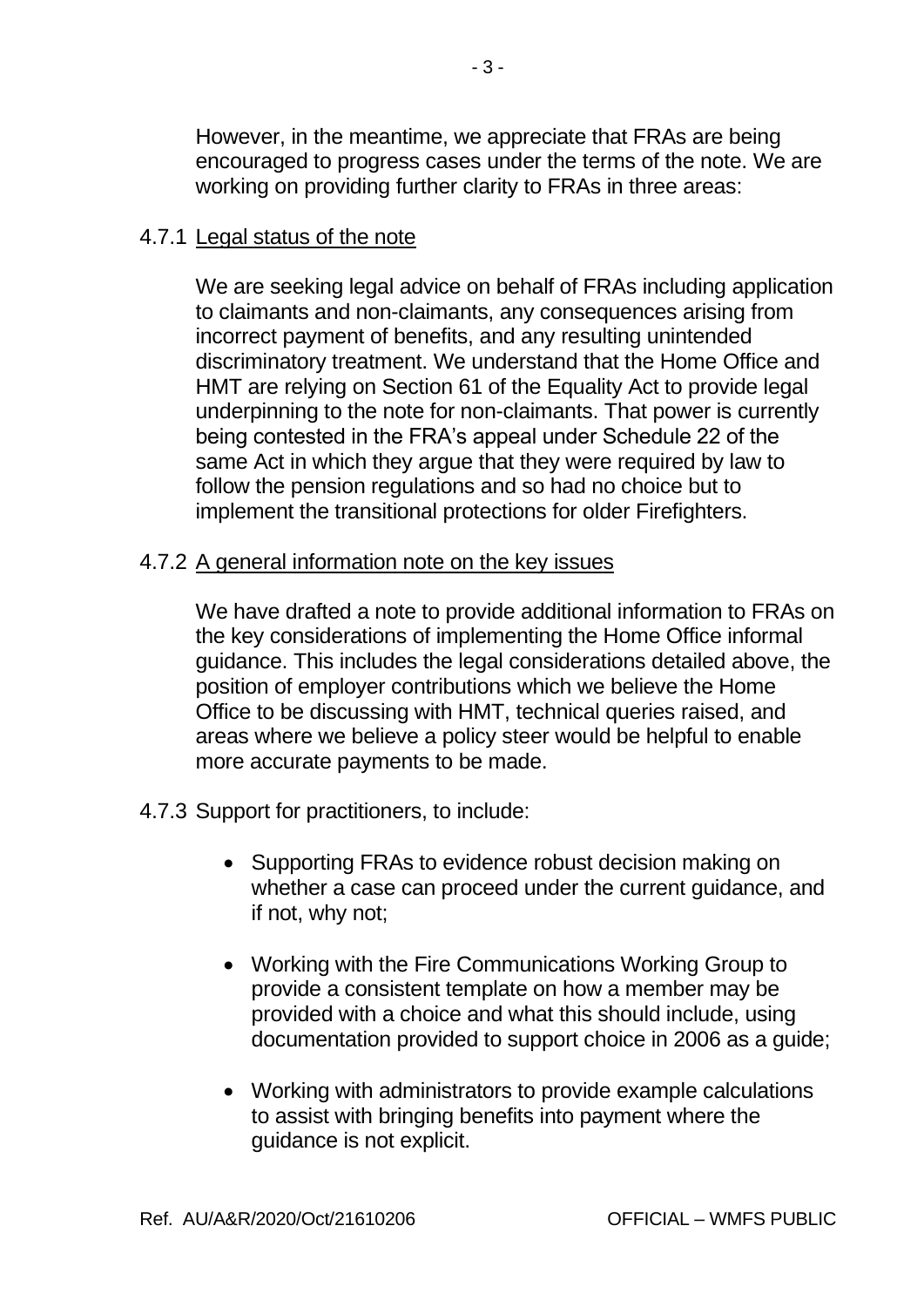- The information note is currently being reviewed and will be issued as soon as possible.
- 4.8 The information note referenced at point 2 of the LGA statement has not at this time been issued though it is expected before the end of October.
- 4.9 The Payroll and Pensions Manager requested advice from the Authorities legal advisor, and in an email dated 21 September 2020 copied to the Strategic Enablers for People and Finance and Resources, he stated "Having reviewed the relevant caselaw and the LGA guidance, I confirm: the steps set out at paragraph 5 of the Guidance provided by the LGA to address the 'immediate detriment' for Firefighters within the relevant Pension Scheme is appropriate for the Brigade to implement."

## 5. **DECISION REQUIRED**

5.1 The Committee are asked to approve the recommendation of the scheme administrator.

## 6. **EQUALITY IMPACT ASSESSMENT**

In preparing this report an initial Equality Impact Assessment is not required and has not been carried out.

## 7. **LEGAL IMPLICATIONS**

The decision of the Scheme Manager in this case may be challenged by the member requesting the decision. The challenge would be made through the Firefighters' Pension Scheme Internal Dispute Resolution Procedure. If this process does not resolve the matter, the issue can be taken to The Pension Regulator and finally to the Supreme Court.

## 8. **FINANCIAL IMPLICATIONS**

It is not possible at this stage to identify the specific costs associated with the recommendations, although using the guidance note now will not increase any direct amounts payable, it will simply bring some of those costs forward. However, if interest is applied as part of the final solution it may actually result in lower overall costs on the basis that using the guidance now would close